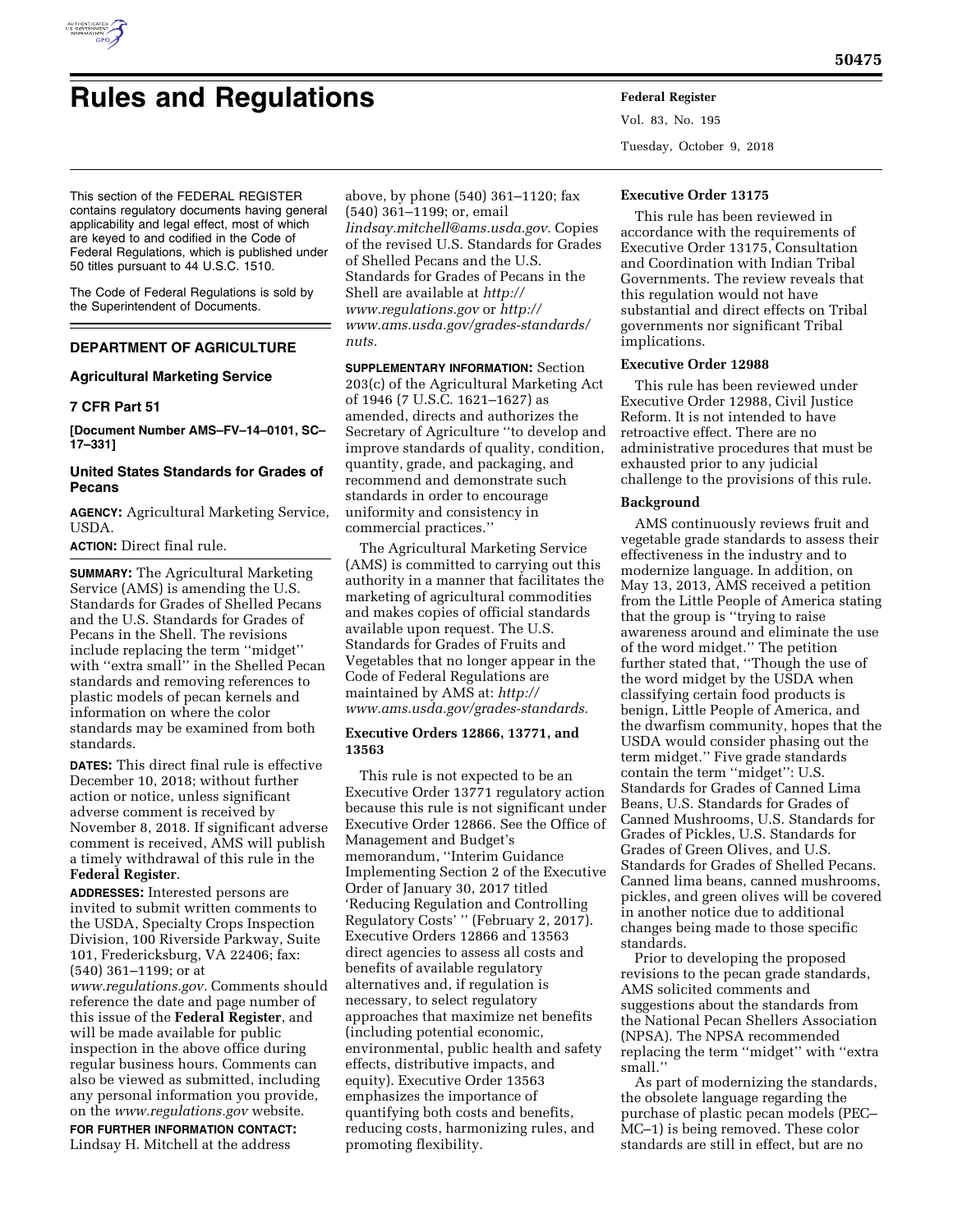longer available for purchase from the single previous manufacturer. Related information on where the color standards can be examined also will be removed as it is no longer current.

A notice announcing these changes was published in the January 12, 2016, **Federal Register** (81 FR 1386). AMS received one comment in favor of the changes. After the comment period ended, AMS recognized that the standards for both in-shell and shelled pecans are published in the Code of Federal Regulations (7 CFR 51.1400 through 51.1416 and 51.1430 through 51.1451), even though there was no Federal marketing order for pecans at that time. The Pecan Marketing Order No. 986 became effective August 5, 2016. Therefore, AMS is providing notice and an opportunity to comment on the revised regulatory language.

AMS is making the following revisions in the U.S. Standards for Grades of Shelled Pecans:

• § 51.1436 Color classifications (b): Revised to remove reference to plastic models and address for viewing them.

• § 51.1437 Table I: Revised to change Midget to Extra small.

• § 51.1438 Table II and Table III: Revised to change Midget pieces to Extra small pieces.

• § 51.1443 Particles and dust: Revised to change midget to extra small.

In addition, AMS is making the following revision in the U.S. Standards for Grades of Pecans in the Shell:

reference to plastic models and address.

• § 51.1403 Kernel color classifications (b): Revised to remove

## **Regulatory Flexibility Analysis**

Pursuant to the requirements set forth in the Regulatory Flexibility Act (RFA), AMS has considered the economic impact of this action on small entities. Accordingly, AMS prepared this final regulatory flexibility analysis.

The purpose of the RFA is to fit regulatory actions to the scale of businesses subject to such actions so that small businesses will not be unduly or disproportionately burdened. Small agricultural producers have been defined by the Small Business Administration (SBA) (13 CFR 121.201) as those having annual receipts of less than \$750,000. Small agricultural service firms (handlers) are defined as those with annual receipts of less than \$7,500,000.

Considering the economic impact on small entities involves estimating whether a majority of growers and handlers in the U.S. pecan market qualify as small or large businesses. The following paragraphs explain a set of computations that achieves this goal.

Almost all U.S. pecans are grown in the 15-state production area of the Federal marketing order for pecans (Marketing Order 986). There are 2,500 growers of pecans in the production area and 250 handlers subject to regulation under the marketing order. The grower number estimate was supplied by the American Pecan Council, which administers the marketing order under the oversight of USDA. The handler number estimate comes from the Secretary's Decision on promulgating the marketing order (81 FR 10140).

According to data published by the National Agricultural Statistics Service (NASS), the 3-year average value of utilized pecan production for 2014 through 2016 was \$591.204 million. Dividing this average value of utilized pecan production by the total number of pecan growers (2,500) provides an average return per grower estimate of \$236,482, well below the SBA small business threshold of \$750,000 in annual receipts. Using this average value of utilized production and grower number information, and assuming a normal bell-curve distribution of receipts among growers, the majority of growers qualify as small businesses.

Evidence presented in 2015 during formal rulemaking for the pecan Federal marketing order indicated an average handler margin of \$0.58 per pound. Adding the handler margin to the 2014– 2016 average grower price of \$2.22 per pound of inshell pecans results in an estimated handler price of \$2.80 per pound. Multiplying the estimated handler price by the 3-year average utilized production figure of 266.312 million pounds yields a total value of production at the handler level of \$745.7 million. Dividing this handlerlevel value of utilized pecan production by the number of handlers (250) results in an average return per handler of \$2.98 million, well below the SBA small business threshold of \$7.5 million in annual receipts. Using this estimated price, utilization volume and value, and number of handlers, and assuming a normal bell-curve distribution of receipts among handlers, the majority of handlers qualify as small businesses.

The pecan standard changes are limited to modernizing grading terminology and removing language related to outdated vendor references for color standards. The pecan size standard currently known as ''midget'' will be changed to "extra small." Additionally, obsolete vendor information for the pecan kernel color standards will be revised. Information regarding the purchasing of the color standards from the manufacturer is

obsolete as models are no longer available. The inspection procedures and color standards will remain in effect. AMS also is removing outdated language in another section that identified where the kernel models could be viewed. The remaining language in that section identifies the four ''color intensities'' of the kernel color standards.

With the adoption of this rule, current inspection methods will continue unchanged. The ''extra small'' size category will be identical to the previous ''midget'' size category; only the name will change. Renaming the size category and continuing to use the current method of applying kernel color standards will not require any significant changes in grower or handler business operations. Any additional costs to growers and handlers will be negligible. No small businesses will be unduly or disproportionately burdened.

Renaming the size standard and removing outdated language helps keep grading standards current. Food grading standards provide important quality information to buyers and sellers, contributing to the efficient marketing of agricultural commodities.

A 30-day comment period is provided for public comment on the changes to the U.S. Standards for Grades of Shelled Pecans and the U.S. Standards for Grades of Pecans in the Shell proposed herein. If no significant comment is received, the changes in this rule, would be implemented 30 days thereafter.

#### **List of Subjects in 7 CFR Part 51**

Food grades and standards, Fruits, Nuts, Reporting and recordkeeping requirements, Vegetables.

For reasons set forth in the preamble, 7 CFR part 51 is amended as follows:

#### **PART 51—[AMENDED]**

\* \* \* \* \*

■ 1. The authority citation for part 51 continues to read as follows:

**Authority:** 7 U.S.C. 1621—1627.  $\blacksquare$  2. In § 51.1403, paragraph (b) is revised to read as follows:

#### **§ 51.1403 Kernel color classifications.**

(b) U.S. Department of Agriculture kernel color standards, PEC–MC–1, illustrate the color intensities implied by the terms ''golden,'' ''light brown,'' "medium brown," and "dark brown" referred to in paragraph (a) of this section.

■ 3. In § 51.1436, paragraph (b) is revised to read as follows:

**§ 51.1436 Color classifications.** 

\* \* \* \* \*